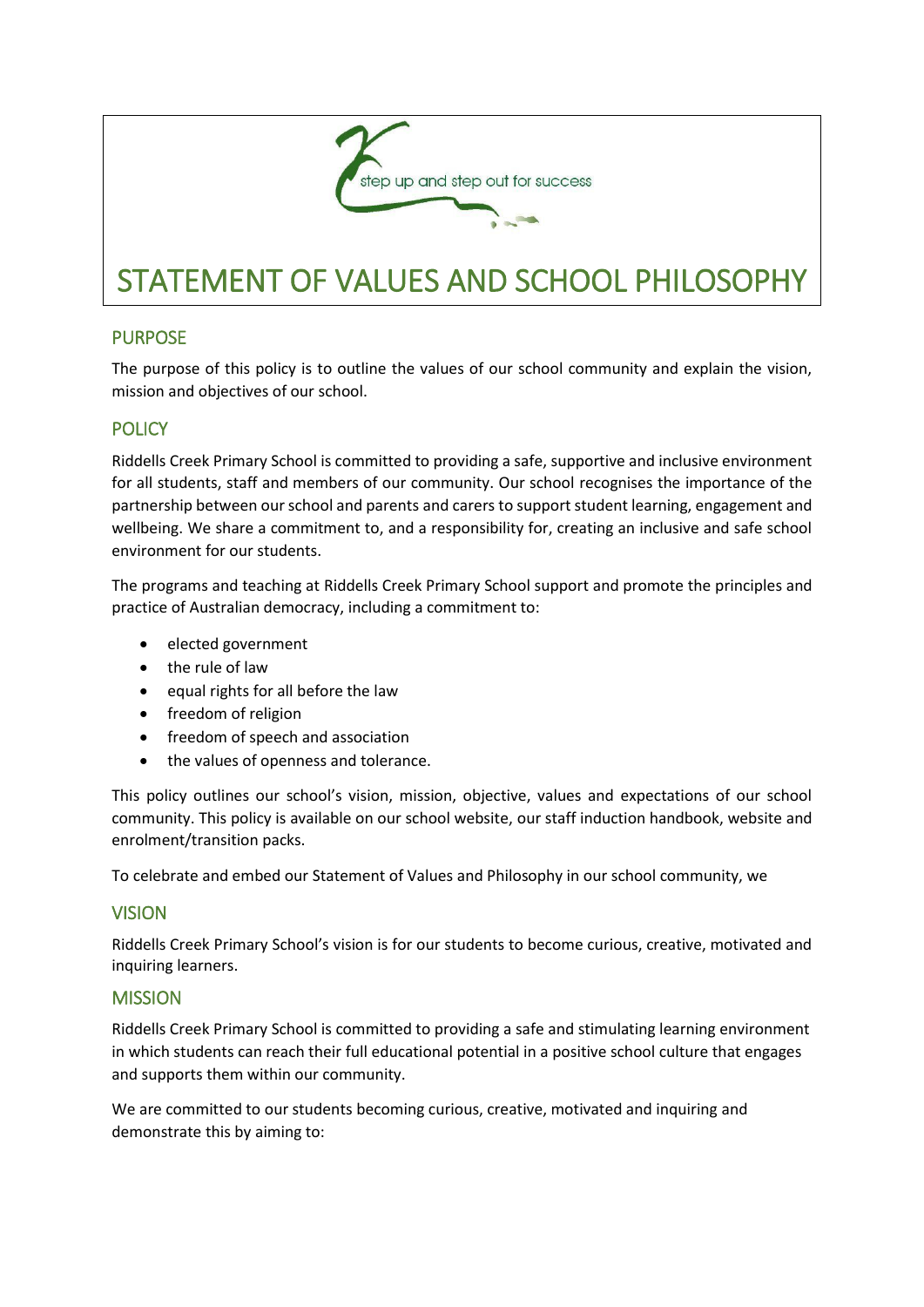- Engage every child in personalized education that addresses individual interests, needs and potential
- Integrate digital technology to enhance teaching and learning and provide new avenues for self-expression and understanding
- Explicitly teach thinking skills and metacognition
- Structure rich learning experiences that develop creativity, cooperation, collaboration and individual expression
- Provide an active wellbeing program using the BSEM framework, Respectful Relations DET resources and built around the You Can Do It! program.
- Explicitly teach the values and behaviours that promote a community and successful participation as active social citizens.

## **OBJECTIVE**

Riddells Creek Primary School's objective is to *ensure all students leave our school literate, numerate, curious and happy*

## **VALUES**

Riddells Creek Primary School's values are currently the 9 Values of Australian Schooling

#### **1. Care and Compassion**

*Care for self and others.*

#### **2. Doing Your Best**

*Seek to accomplish something worthy and admirable, try hard, pursue excellence.*

#### **3. Fair Go**

*Pursue and protect the common good where all people are treated fairly for a just society.*

#### **4. Freedom**

*Enjoy all the rights and privileges of Australian citizenship free from unnecessary*

*interference or control, and stand up for the rights of others.*

#### **5. Honesty and Trustworthiness**

*Be honest, sincere and seek the truth.*

#### **6. Integrity**

*Act in accordance with principles of moral and ethical conduct; ensure consistency between words and deeds.*

#### **7. Respect**

*Treat others with consideration and regard, respect another person's point of view.*

#### **8. Responsibility**

*Be accountable for one's own actions, resolve differences in constructive, non-violent and peaceful ways, contribute to society and to civic life, take care of the environment.*

#### **9. Understanding, Tolerance and Inclusion**

*Be aware of others and their cultures, accept diversity within a democratic society, being included and including others.*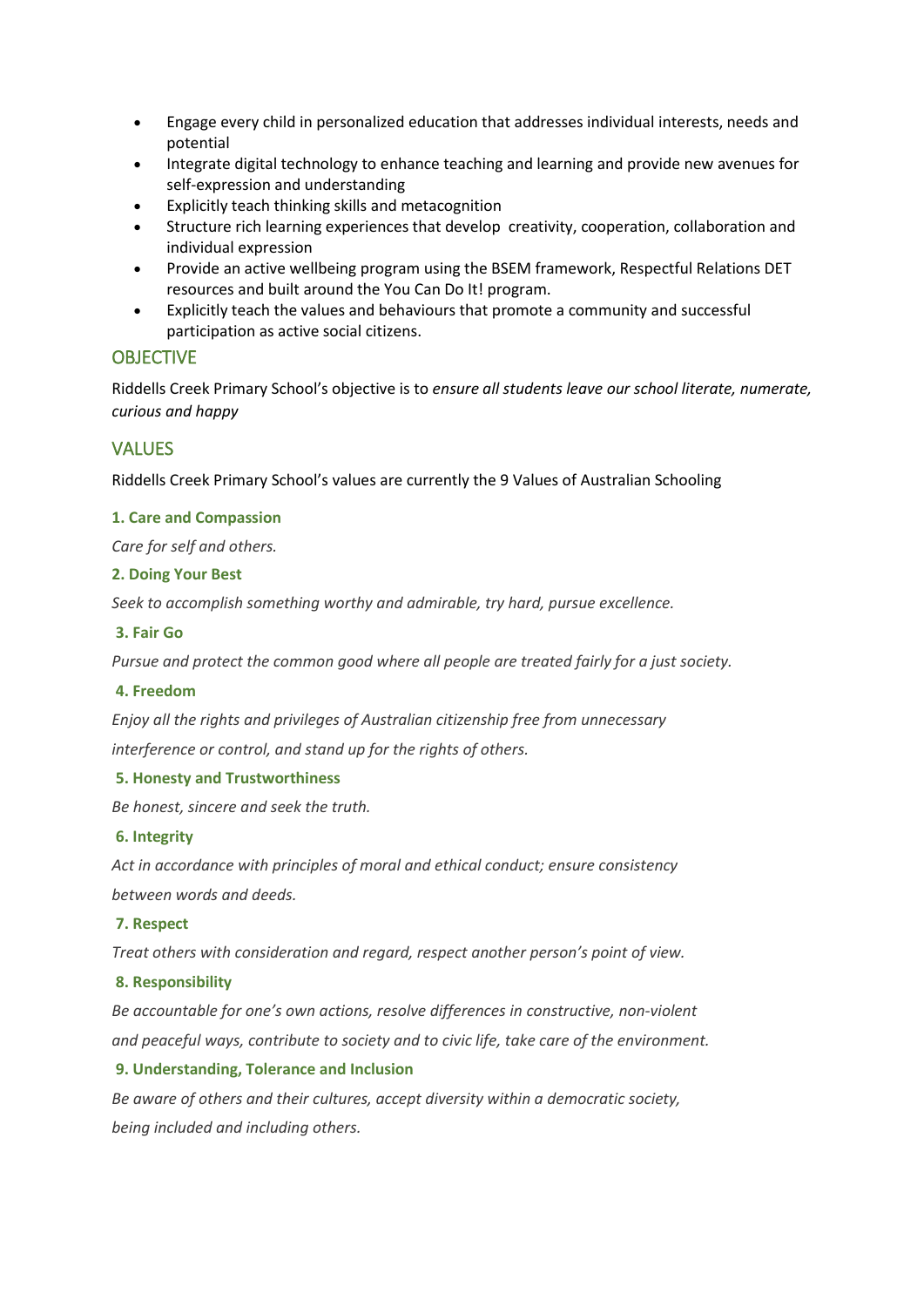# BEHAVIOURAL EXPECTATIONS

Riddells Creek Primary School acknowledges that the behaviour of staff, parents, carers and students has an impact on our school community and culture. We acknowledge a shared responsibility to create a positive learning environment for the children and young people at our school.

As principals and school leaders, we will:

- model positive behaviour and effective leadership
- communicate politely and respectfully with all members of the school community
- work collaboratively to create a school environment where respectful and safe behaviour is expected of everyone
- behave in a manner consistent with the standards of our profession and meet core responsibilities to provide safe and inclusive environments
- plan, implement and review our work to ensure the care, safety, security and general wellbeing of all students at school
- identify and support students who are or may be at risk
- do our best to ensure every child achieves their personal and learning potential
- work with parents to understand their child's needs and, where necessary, adapt the learning environment accordingly
- respond appropriately when safe and inclusive behaviour is not demonstrated and implement appropriate interventions and sanctions when required
- inform parents of the school's communication and complaints procedures
- ask any person who is acting in an offensive, intimidating or otherwise inappropriate way to leave the school grounds.

As teachers and non-teaching school staff, we will:

- model positive behaviour to students consistent with the standards of our profession
- communicate politely and respectfully with all members of the school community
- proactively engage with parents about student outcomes
- work with parents to understand the needs of each student and, where necessary, adapt the learning environment accordingly
- work collaboratively with parents to improve learning and wellbeing outcomes for students with additional needs
- communicate with the principal and school leaders in the event we anticipate or face any tension or challenging behaviours from parents
- treat all members of the school community with respect.

## As parents and carers, we will:

- model positive behaviour to our child
- communicate politely and respectfully with all members of the school community
- ensure our child attends school on time, every day the school is open for instruction
- take an interest in our child's school and learning
- work with the school to achieve the best outcomes for our child
- communicate constructively with the school and use expected processes and protocols when raising concerns
- support school staff to maintain a safe learning environment for all students
- follow the school's processes for communication with staff and making complaints
- treat all school leaders, staff, students, and other members of the school community with respect.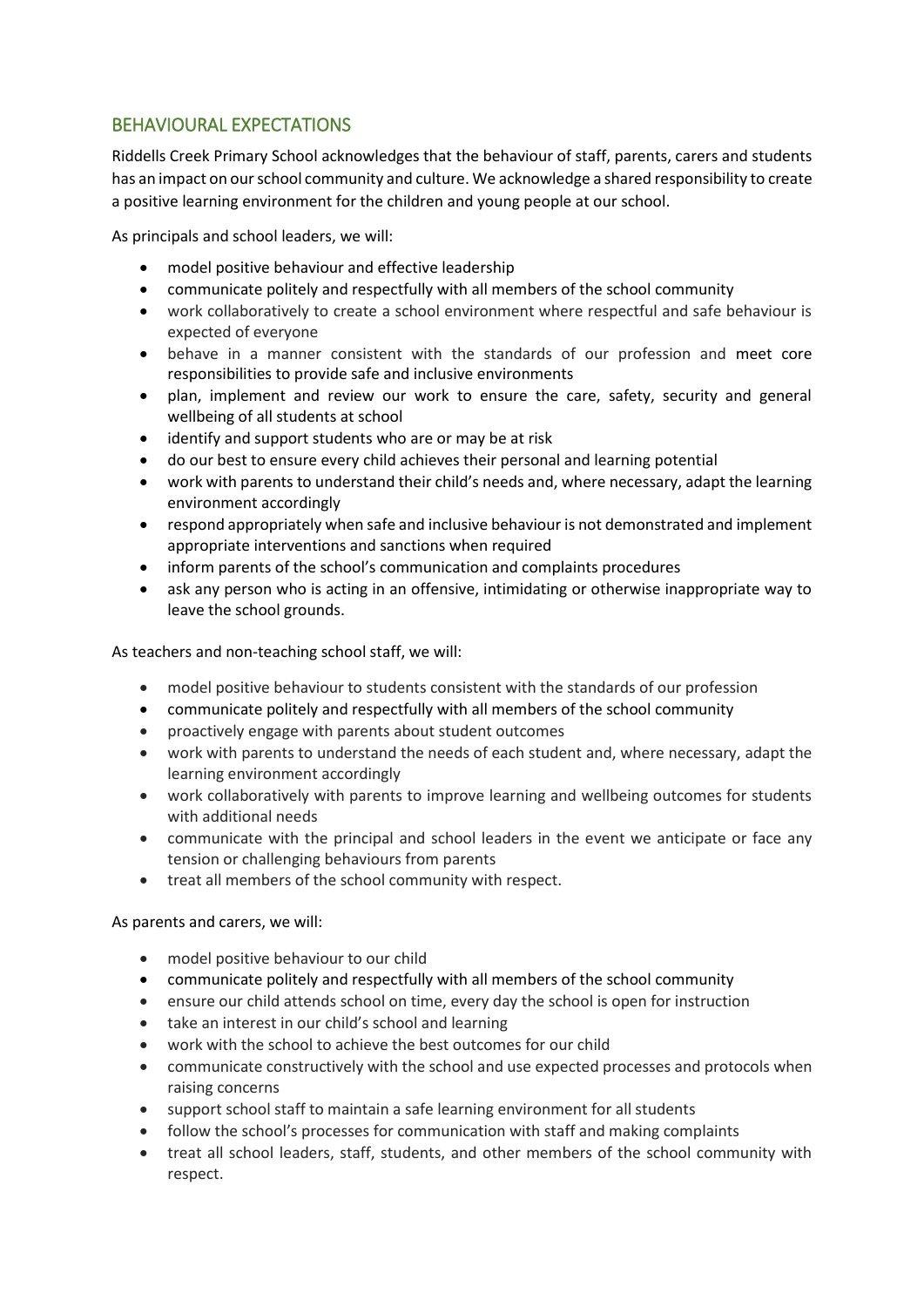As students, we will:

- move and play safely
- care for ourselves, others and property
- resolve problems calmly, sensibly and fairly
- respect others through our speech and actions
- work as well as we can and allow others to do the same.

As community members, we will:

- model positive behaviour to the school community
- treat other members of the school community with respect
- support school staff to maintain a safe and inclusive learning environment for all students
- utilise the school's processes for communication with staff and submitting complaints.

## UNREASONABLE BEHAVIOURS

Schools are not public places, and the Principal has the right to permit or deny entry to school grounds (for more information, see our *Visitors Policy*).

Unreasonable behaviour that is demonstrated by school staff, parents, carers, students or members of our school community will not be tolerated at school, or during school activities.

Unreasonable behaviour includes:

- speaking or behaving in a rude, manipulative, aggressive or threatening way, either in person, via electronic communication or social media, or over the telephone
- the use or threat of violence of any kind, including physically intimidating behaviour such as aggressive hand gestures or invading another person's personal space
- sending demanding, rude, confronting or threatening letters, emails or text messages
- sexist, racist, homophobic, transphobic or derogatory comments
- the use of social media or public forums to make inappropriate or threatening remarks about the school, staff or students.

Harassment, bullying, violence, aggression, threatening behaviour and unlawful discrimination are unacceptable and will not be tolerated at our school.

Unreasonable behaviour and/or failure to uphold the principles of this *Statement of Values and School Philosophy* may lead to further investigation and the implementation of appropriate consequences by the school Principal.

At the Principal's discretion, unreasonable behaviour may be managed by:

- requesting that the parties attend a mediation or counselling sessions
- implementing specific communication protocols
- written warnings
- conditions of entry to school grounds or school activities
- exclusion from school grounds or attendance at school activities
- reports to Victoria Police
- legal action

Inappropriate student behaviour will be managed in according with our school's *Student Wellbeing and Engagement Policy* and *Bullying Prevention Policy.*